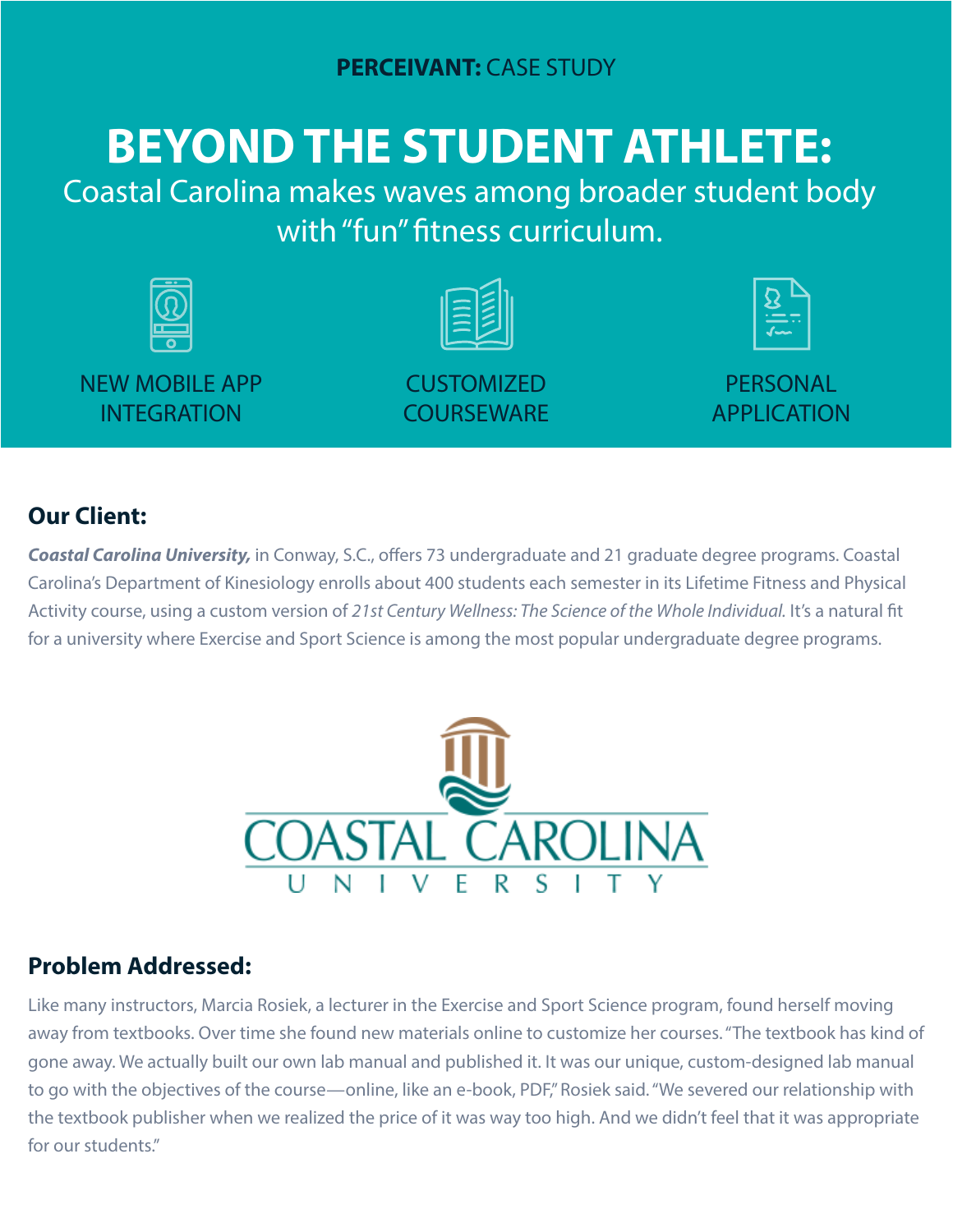#### **PERCEIVANT: CASE STUDY**

### **Solution Provided:**

#### **Core Product**

21st Century Wellness: The Science of the Whole Individual interactive book/course.

#### **Strategy**

Rosiek recently conducted a review of *21st Century Wellness* as part of an effort to redesign her course and to make it more engaging for today's smartphone-equipped student. Integral to the online course is the concept of building a solid foundation of fitness that an individual can carry throughout his or her lifetime, as opposed to rehabilitation following years of unhealthy living. The course focuses on themes such as proper posture and muscle strength.

It also conveys to students the benefits of fitness on mental health and long-term benefits in cardiovascular health, bone strength and pain management. One of the key objectives in 21st Century Wellness is to challenge students to assess their own levels of functional fitness and to come up with a self-improvement plan.

In fact, Rosiek is among those creating an interactive mobile lab manual that Perceivant is building and adding to 21st Century Wellness. It will use the BearTracks™ mobile app, which enables students using their mobile devices to submit self-assessment and labs to their instructor's grade books.

BearTracks™ engages students on a personal level, allowing them to not only keep a history of their self-reported attitudes and behaviors but also compiling objective assessment data such as fitness and biometrics. And because students carry an ever-heavier academic workload, BearTracks™ provides text message reminders of upcoming assignments.

The entire course—everything from textbook assignments to the instructor's assignments—is housed in the BearTracks™ app on the student's phone and at reach at any moment throughout the day. That's virtually assured, given that 92 percent of people ages 18-29 own a smart phone (http://www.pewinternet.org/fact-sheet/mobile/).

 "That (BearTracksTM) is going to be really helpful for me in my course when I do labs because they can just bring their phones. There's no more paper. You know they always have their phones on them," added Rosiek.

## **Results Experienced:**

Besides rich course content, *21st Century Wellness* platform is a quick way to assess learning efficacy. "The students are there with me during the activity. Then they log it into their phone. It's done. They're done. They don't have to think about it. Their assignment is over when the class is over," Rosiek said.

And while Rosiek and her fellow instructors are accustomed to student athletes being more engaged in Lifetime and Physical Activity, given their interest in sport, she said *21st Century Wellness* appears to be motivating the broader population of students as well.